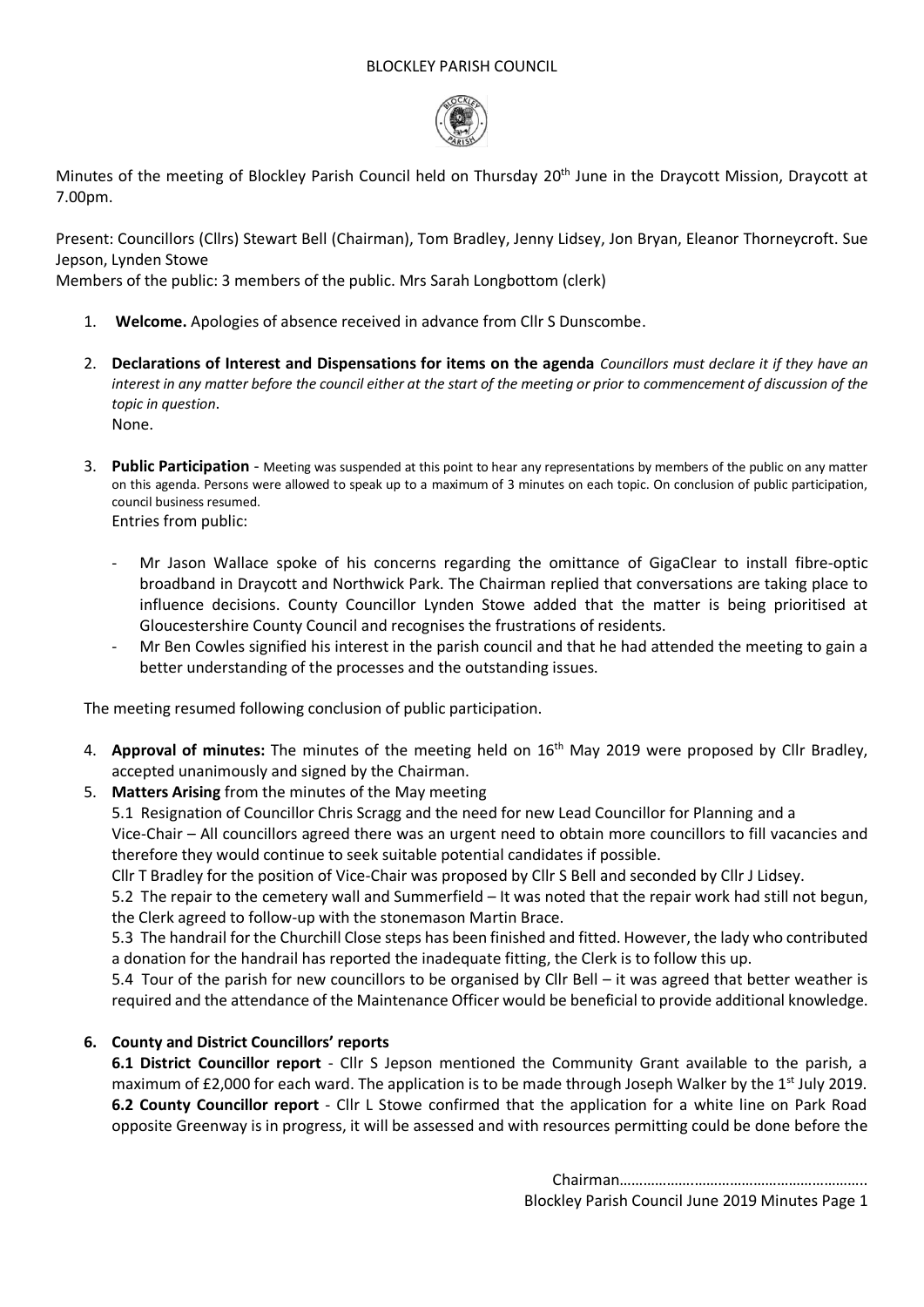winter. The Javelin Park waste incinerator continues to be on schedule although savings of the scheme have been impacted upon by the volume of disputes.

# **7. Finance:**

7.1 Finance Report for June 2019 – Reports were circulated in advance of the meeting and duly noted. It was agreed unanimously that the RFO can make online banking payments to beneficiaries. All online payments require additional authorisation by either Cllr S Dunscombe (Lead Finance Councillor), Cllr S Bell (Chairman) or Cllr T Bradley (Vice-Chair) before any payments are submitted. Additional unanimous agreement by councillors for the RFO to arrange a bank payment card.

7.2 To consider the report from the Internal Auditor for 2018/19 – Amanda Smith (Account-Ability) has signed the Annual Internal Audit report

7.3 Approval of the annual governance statement 2018/19 – Stewart Bell (Chairman) and Sarah Longbotom (Clerk) signed the annual governance statement.

7.4 Approval of 2018/19 Accounts and Annual Return form – Sarah Longbottom (RFO) signed the annual accounting statement

7.3 Approval of Expenditure & BACS Payments for June. Proposed by Cllr J Bryan, and seconded by Cllr J Lidsey:

| Date     | Chq/trans | Recipient                              | <b>Description</b>                  | <b>Amount</b> |
|----------|-----------|----------------------------------------|-------------------------------------|---------------|
| 07.06.19 | 3000697   | <b>Blockley Sports Utilities</b>       | Youth                               | £175.00       |
| 03.06.19 | 300696    | Ray Mayo                               | Mileage April                       | £16.10        |
| 03.06.19 | 300695    | Jubilee Hall (meetings and interviews) | <b>Hall Hire</b>                    | £210          |
| 03.06.19 | 300694    | Edge IT                                | Finance software subscription       | £406.80       |
| 03.06.19 | 300693    | Wicksteed Leisure Ltd                  | Playground inspection               | £270.00       |
| 03.06.19 | 300692    | <b>HMRC PAYE</b>                       | PAYE (Feb/Apr)                      | £357.97       |
| 03.06.19 | 300691    | Came and Co (Brokers)                  | Annual Insurance                    | £1004.00      |
| 15.06.19 | 793448226 | Mr R Mayo                              | MO salary                           | Not disclosed |
| 15.06.19 | 99844840  | Mrs S Longbottom                       | Clerk & RFO salary                  | Not disclosed |
| 15.06.19 | 472812268 | Caroline Scobie                        | BPC payroll (Mar.Apr/May)           | £68.00        |
| 15.06.19 | 116363573 |                                        | Hall<br>St<br>Georges<br>payroll    |               |
|          |           | Caroline Scobie                        | (Mar.Apr/May)                       | £68.00        |
| 15.06.19 | 435718040 | Mr R Mayo                              | Expenses/mileage May                | £21.30        |
| To pay   |           | Mrs S Longbottom                       | Mileage/stationary (Gloucester x 2) | £84.76        |
| To pay   |           | Chipping Campden Supplies Ltd          | Make and fit handrail               | £456.00       |
| To pay   |           | Mrs A Monroe                           | Clerk fees 12.05.19-2.06.19         | £479.00       |

## **8. Planning:**

8.1 Review of recent planning applications (circulated separately)

8.2 Application by Northcots Brickworks Ltd for a new quarry site in Paxford, update from Cllr Stewart Bell – continues to be no decision from GCC. ANOB and Natural England are requesting a full report. The case officer has reported to Cllr S Bell and Cllr L Stowe. A nomination for a lead planning councillor was suggested; it was agreed that Cllr T Bradley took the position of lead planning councillor.

## **9. Burials/Cemetery update:**

9.1 To consider the parish wide tree report by Jim Unwin of B. J. Unwin Forestry Consultancy – the report has not been delivered however for the interim period Jim Unwin (Principal of B. J. Unwin Forestry Consultancy) has advised the Clerk that there are no pressing concerns with the trees within the parish.

9.2 The clearance of spoil to create more burial spaces in the Upper Cemetery – whilst carrying out the clearance of more burial sites, residents expressed their concerns to the Clerk about the potential damage to the trees. Jim Unwin has agreed to meet with councillors and residents in the cemetery to discuss the matter in person. The councillors agree in principal but will wait for the tree survey report before taking further action. 9.3 B.A Hull will undertake the removal of the tree stump, dead tree and bushes from the

> Chairman……………….…………………………………….. Blockley Parish Council June 2019 Minutes Page 2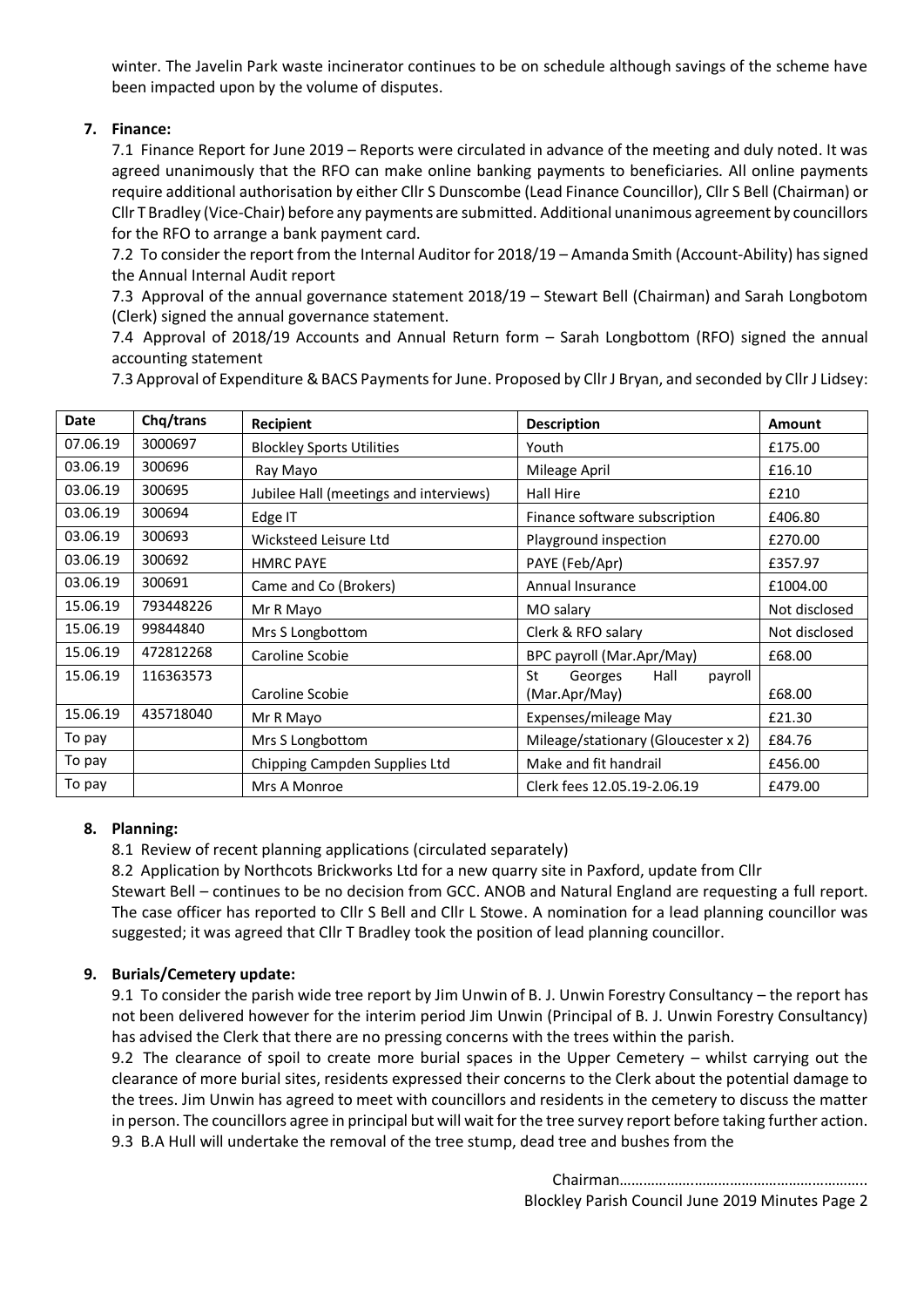entrance to the Lower Cemetery – the quotation has increased by £450 to £1,950.00, the additional expenditure was agreed.

### 10. **Communications:** report by Cllr Jon Bryan

To fulfil the objective of engaging further with parishioners, a Blockley Parish Council Facebook page has been created. The page feeds into the website and to the Facebook Blockley Noticeboard page. Currently 81 followers with 20-25% engagement with posts. Content - nothing personalised, road closure, official notices only, further suggestions for content welcomed. It was agreed that this is a platform for public notices and not for discussion and contentious debate.

Noticeboards, 5 parish council noticeboards plus the bus shelters. All agreed that a poster should displayed listing councillors, lead roles and email addresses.

Website: all agree some time needs to be dedicated to clear the old notices and update forthcoming events. The Clerk has explored the workings of the website and shared that she does not find it user friendly compared to other sites that she updates. The Clerk is to familiarise herself further.

All councillors were reminded of the importance of using the Blockley.org.uk email addresses rather than personal email addresses.

### 11. **Youth:** report by Cllr Jenny Lidsey

Monthly CMAS report received and circulated in advance of the meeting

Quotations for a robust, folding pool table have been received by the Clerk. Approval has been given to purchase the table once the payment card has been arranged with Unity Trust Bank.

The proposal for the parish council to pay the £230 coach hire for the Youth Clubs annual trip, this year to the Cotswold Wildlife Park. CMAS are paying for four hours entrance and provision of youth leaders. The payment for the bus was agreed by council.

### 12. **Play areas:** report by Cllr E Thorneycroft

Wicksteed playground equipment report and review of work needed circulated in advance of the meeting. It was reported that costings are still being acquired and Cllr E Thorneycroft has arranged meetings with Playdale and Wicksteed, it is hoped that the Maintenance Officer can attend the meetings to provide an understanding of what work can be done by him or needs to be outsourced.

13. **Localised congestion:** Park Road, Greenway Road. The councillors are aware of the resident discussions on the Blockley Noticeboard regarding traffic jams. The application for the white-line is being processed as noted at item 6.2 above. Additionally, the clerk is to make enquiries as to whether the owner of The Elms is in agreement for 'no parking' signs to be fixed to his wall adjacent to the bottom of Greenway Road.

#### 14. **Broadband:** Northwick Park – As noted in item 3 above.

#### **15. Clerk's update and correspondence register**

- 15.1 Clerks update:
	- GAPTC training 22.05.19
	- Website training 24.05.19
	- Met with Play Rangers 29.05.19
	- Met CMAS leaders and visit Youth Club 06.06.19
	- Finance software training 12.06.19 (part 1)
	- Finance software training 18.06.19 (part 2)
	- PAYE and HMRC meeting 18.06.19
	- GAPTC Training 19.06.19
	- Met with Phil Hill, not able to do any maintenance/grass cutting in Paxford
	- Unity Trust Bank signatories Cllr Duncombe/S. Longbottom have been added to the bank account with permission to view, submit and authorise
	- BT phone and broadband update: Superfast Essential, Line & Calls £45.99 pm, anti-virus software included for three devices, Cllr J. Bryan to install

Chairman……………….……………………………………..

Blockley Parish Council June 2019 Minutes Page 3